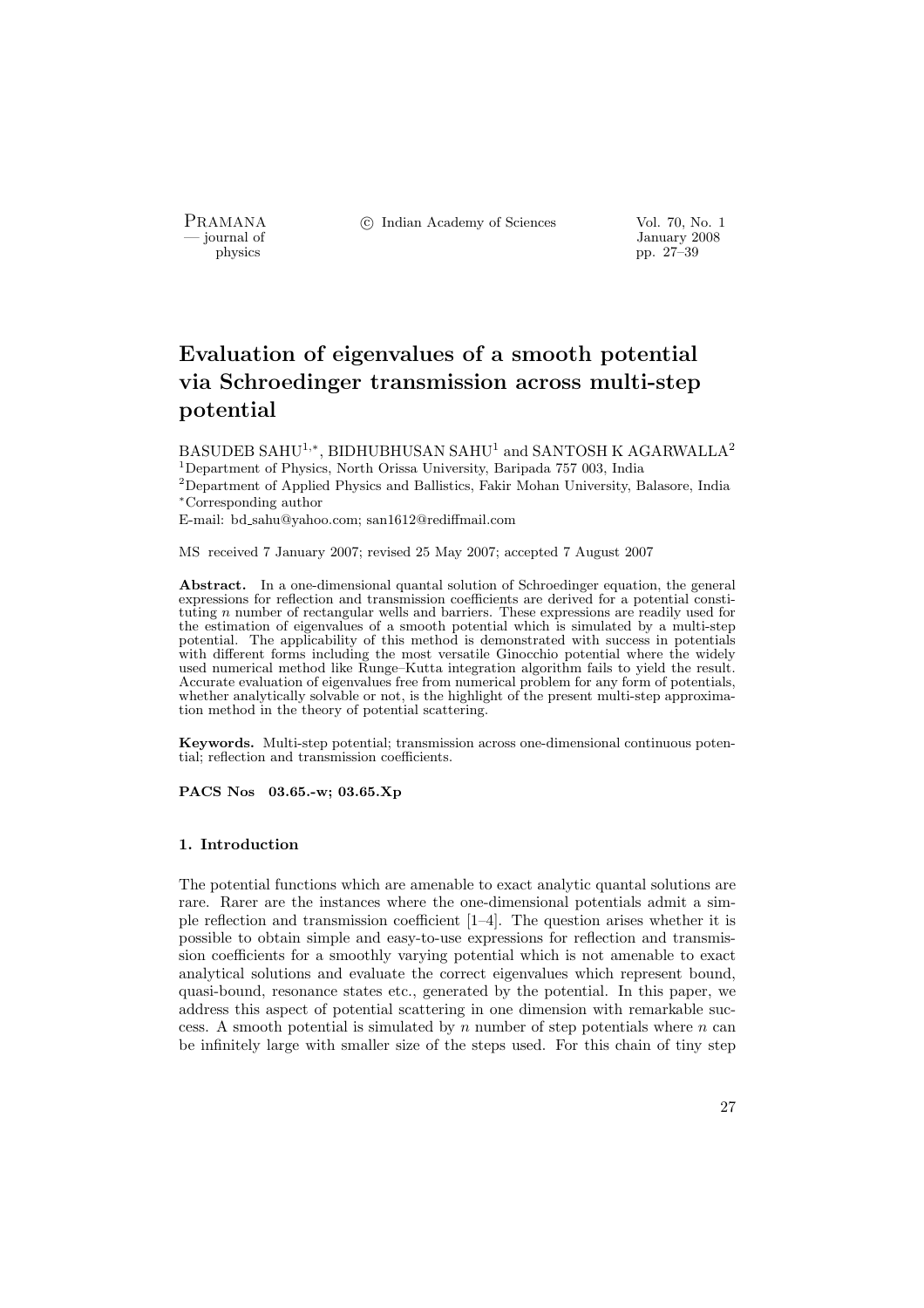#### Basudeb Sahu, Bidhubhusan Sahu and Santosh K Agarwalla

potentials, simple expressions for reflection  $(R)$  and transmission  $(T)$  amplitudes are derived on the basis of Schroedinger transmission of particle across a potential consituting multiple rectangular wells with  $n$  boundaries [5]. Using these expressions, the eigenvalues of the smooth potential are evaluated in a straightforward manner. Thus, here is a method which is partially numerical and partially analytical and it can be named multi-step approximation (MA) method for evaluation of eigenvalues of a potential in any shape. The applicability of this method is demonstrated with remarkable success in several cases of potentials including the very versatile Ginocchio potential [2]. Ginocchio potential is a peculiar potential which cannot be expressed uniformly in coordinate space as a function of distance. This feature creates a numerical problem for the use of the most popular Runge–Kutta (RK) method for this potential. In view of this, our MA method is found to be important. The straightforward and accurate evaluation of eigenvalues for any form of potential, analytically soluble or not, is the highlight of the present method in potential scattering. The generalized expression of R can be slightly modified to give expression to the scattering matrix in three-dimensional study. In this paper, we present the analysis in one dimension only.

In §2, the analytical expressions for R and T for the rectangular chain with n boundaries are presented. Section 3 contains the application to various potential forms. In §4, we summarize the results.

## 2. Formulation

We solve the Schroedinger equation in the case of a discrete quantum well potential in one dimension, which is represented in the general form as follows:

$$
V(x) = \begin{cases} V_0, & x < 0, \\ V_1, & 0 \le x \le w_1, \\ V_2, & w_1 \le x \le w_1 + w_2, \\ \vdots \\ V_j, & \sum_{i=1}^{j-1} w_i \le x < \sum_{i=1}^{j} w_i, \\ \vdots \\ V_n, & x \ge \sum_{i=1}^{n-1} w_i. \end{cases} \tag{1}
$$

Here, in the j<sup>th</sup> region, the strength and width of the potential are denoted by  $V_i$ and  $w_i$ , respectively. The solution of the Schroedinger equation in the *j*th region can be expressed as

$$
\psi_j(x) = a_j e^{ik_j x} + b_j e^{-ik_j x},\tag{2}
$$

where  $j = 0, 1, 2, 3, \ldots, n$ , and the wave number  $k_j$  is defined as  $k_j =$  $\sqrt{\frac{2m}{\hbar^2}(E-V_j)}$ for  $\sum_{i=1}^{j-1} w_i \leq x \leq \sum_{i=1}^{j} w_i$ . Here, E indicates the incident energy and m stands  $\overline{\nabla}j$ for the mass of the particle. For completeness purpose, we may present first the results of reflection coefficient for single and double boundaries and then generalize them for n-boundary as given in [5]. We derive the corresponding expression for transmission coefficient in each of these situations.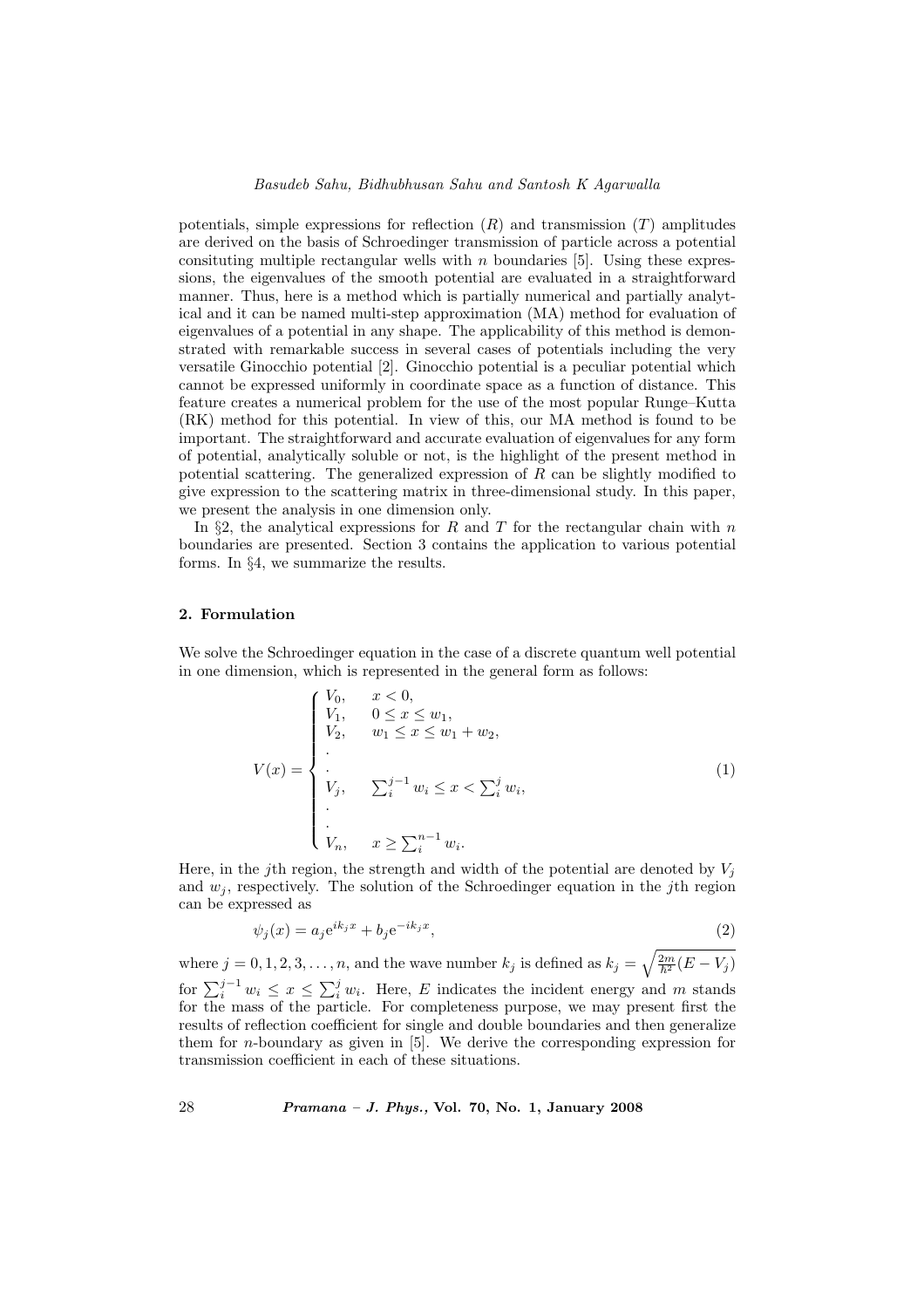## 2.1 Single boundary potential  $(n = 1)$

In the case of a single-step potential, with the step at  $x = 0$ , there are two wave functions  $\psi(x)$  given by (2) in the regions 0 and 1 on either side of the point  $x = 0$ . Matching the wave functions and the derivatives as  $x = 0$  (in combination with the condition  $b_1 = 0$ , one gets the following set of equations:

$$
a_0 + b_0 = a_1, \quad k_0 a_0 - k_0 b_0 = k_1 a_1. \tag{3}
$$

These give the reflection amplitude  $R$  as

$$
R = r_{01} = \frac{b_0}{a_0} = \frac{k_0 - k_1}{k_0 + k_1},\tag{4}
$$

and the transmission amplitude  $T$  as

$$
T = \frac{a_1}{a_0} = \frac{2k_0}{k_0 + k_1}.\tag{5}
$$

We can use the notation  $r_{\ell j} = -r_{j\ell} = (k_{\ell}-k_{j})/(k_{\ell}+k_{j})$  for two neighboring regions labeled by  $\ell$  and j.

# 2.2 Two-boundary potential  $(n = 2)$

In the case of a two-boundary potential with boundaries at  $x = 0$  and  $x = w_1$ , the continuity condition at boundaries along with the condition  $b_2 = 0$  gives us the following set of equations:

$$
a_0 + b_0 = a_1 + b_1,
$$
  
\n
$$
k_0 a_0 - k_0 b_0 = k_1 a_1 - k_1 b_1,
$$
\n(6)

$$
a_1 e^{ik_1 w_1} + b_1 e^{-ik_1 w_1} = a_2 e^{ik_2 w_1},
$$
  
\n
$$
k_1 (a_1 e^{ik_1 w_1} - b_1 e^{-ik_1 w_1}) = k_2 a_2 e^{ik_2 w_1}.
$$
\n(7)

Solving these equations we obtain the following expressions for reflection  $(R)$  and transmission  $(T)$  amplitudes:

$$
R = r_{012} = \frac{b_0}{a_0} = \frac{r_{01} + r_{12}e^{2ik_1w_1}}{1 + r_{01}r_{12}e^{2ik_1w_1}},
$$
\n(8)

$$
T = \frac{a_2}{a_0} = \frac{(1 + r_{01})(1 + r_{12})e^{i(k_1 - k_2)w_1}}{1 + r_{01}r_{12}e^{2ik_1w_1}}.
$$
\n(9)

The corresponding coefficients for reflection and transmission are obtained by the expressions  $R_c = |R|^2$  and  $T_c = |T|^2$ , respectively, such that  $R_c + T_c = 1$ .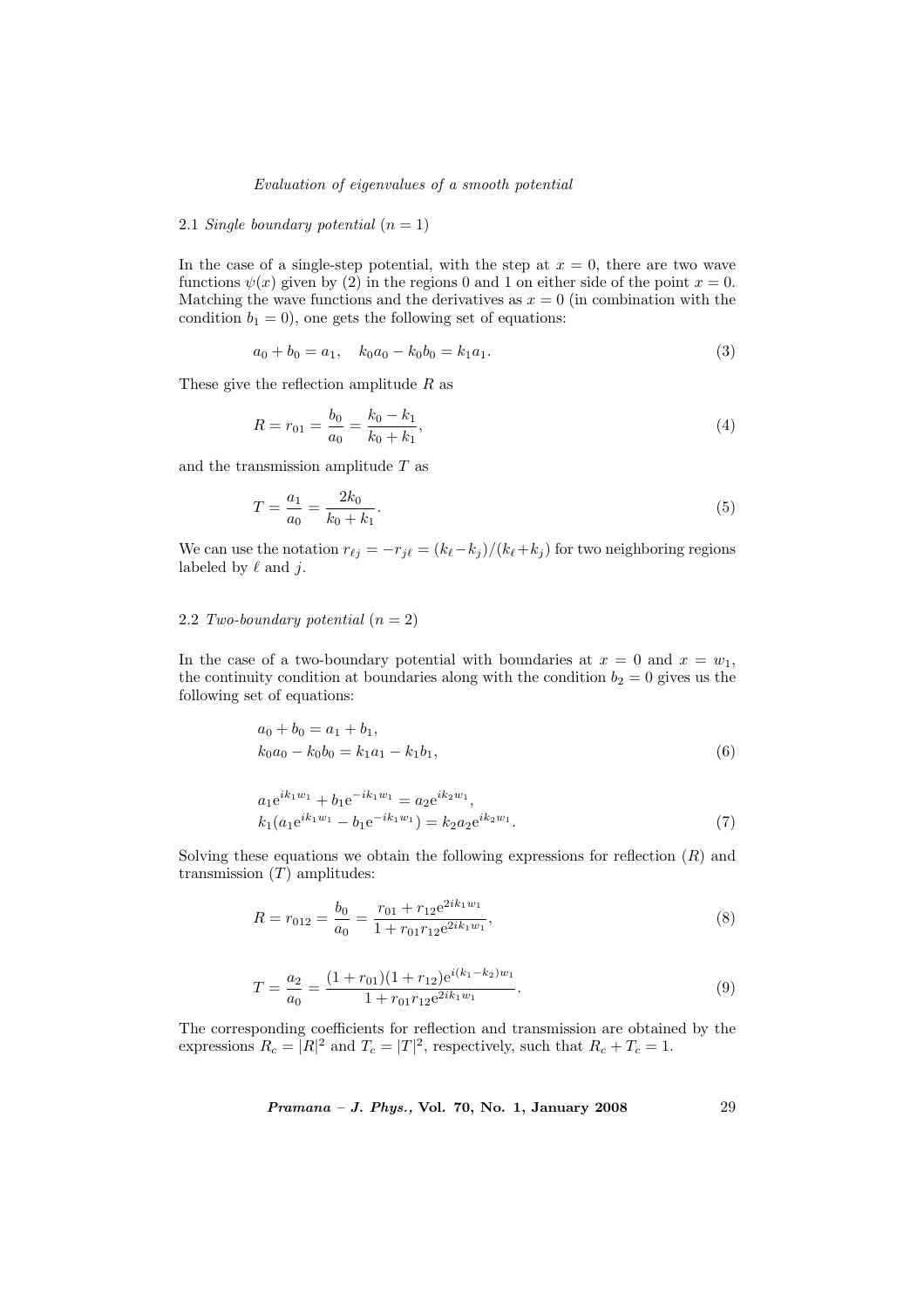## 2.3 n-Boundary potential

Following the above method, we can arrive at the expressions for  $R$  and  $T$  for  $n$ boundary situation. For reflection coefficient  $R_c = |R|^2$ , the amplitude R is given by

$$
R = r_{0123...n} = \frac{b_0}{a_0} = \frac{r_{01} + r_{123...n}e^{2ik_1w_1}}{1 + r_{01}r_{123...n}e^{2ik_1w_1}}.
$$
\n(10)

For transmission coefficient  $T_c = |T|^2$ , the amplitude T is given by

$$
T = \frac{a_n}{a_0} = (1 + r_{01}) \times (1 + r_{12})e^{i(k_1 - k_2)w_1}
$$
  
×(1 + r\_{23})e<sup>i(k\_2 - k\_3)(w\_1 + w\_2)</sup> × ...  
×(1 + r\_{n-1,n})e<sup>i(k\_{n-1} - k\_n)(w\_1 + w\_2 + \dots + w\_{n-1})  
×
$$
\frac{1}{1 + r_{01}r_{123\cdots n}e^{2ik_1w_1}} \times \frac{1}{1 + r_{12}r_{23\cdots n}e^{2ik_2w_2}} \times \cdots
$$
  
×
$$
\frac{1}{1 + r_{n-2,n-1}r_{n-1,n}e^{2ik_{n-1}w_{n-1}}}.
$$
 (11)</sup>

In the above eqs (10) and (11), we have used

$$
r_{123\cdots n} = \frac{r_{12} + r_{23\cdots n}e^{2ik_2w_2}}{1 + r_{12}r_{23\cdots n}e^{2ik_2w_2}},
$$
  
\n:  
\n:  
\n
$$
r_{n-1,n} = \frac{k_{n-1} - k_n}{k_{n-1} + k_n}.
$$
\n(12)

The recursive character of this formula is useful in the numerical evaluation of the values of  $R$  and  $T$ . With this, we can develop a straightforward numerical program for multi-step potential for the evaluation of transmission  $T_c$  and reflection  $R_c$ coefficients and also the spatial variation of the wave function at a given incident energy.

In order to obtain the eigenvalues or energies of the bound states generated by an attractive potential well, the principle that is followed is to find out the energy positions of the sharp peaks in the plot of reflection coefficient  $R_c = |r_{012\cdots n}|^2$  as a function of incident energy in the region  $E < 0$ . These discrete energies correspond to the eigenvalues that represent bound state energies of the potential. On the other hand, the minima in the variation of  $R_c$  with E in the region  $E > 0$  correspond to eigenvalues representing metastable or resonance states.

## 3. Application

Any smoothly varying one-dimensional potential of any shape can be simulated by n number of tiny steps and the above analytical expressions for  $R_c$  and  $T_c$  are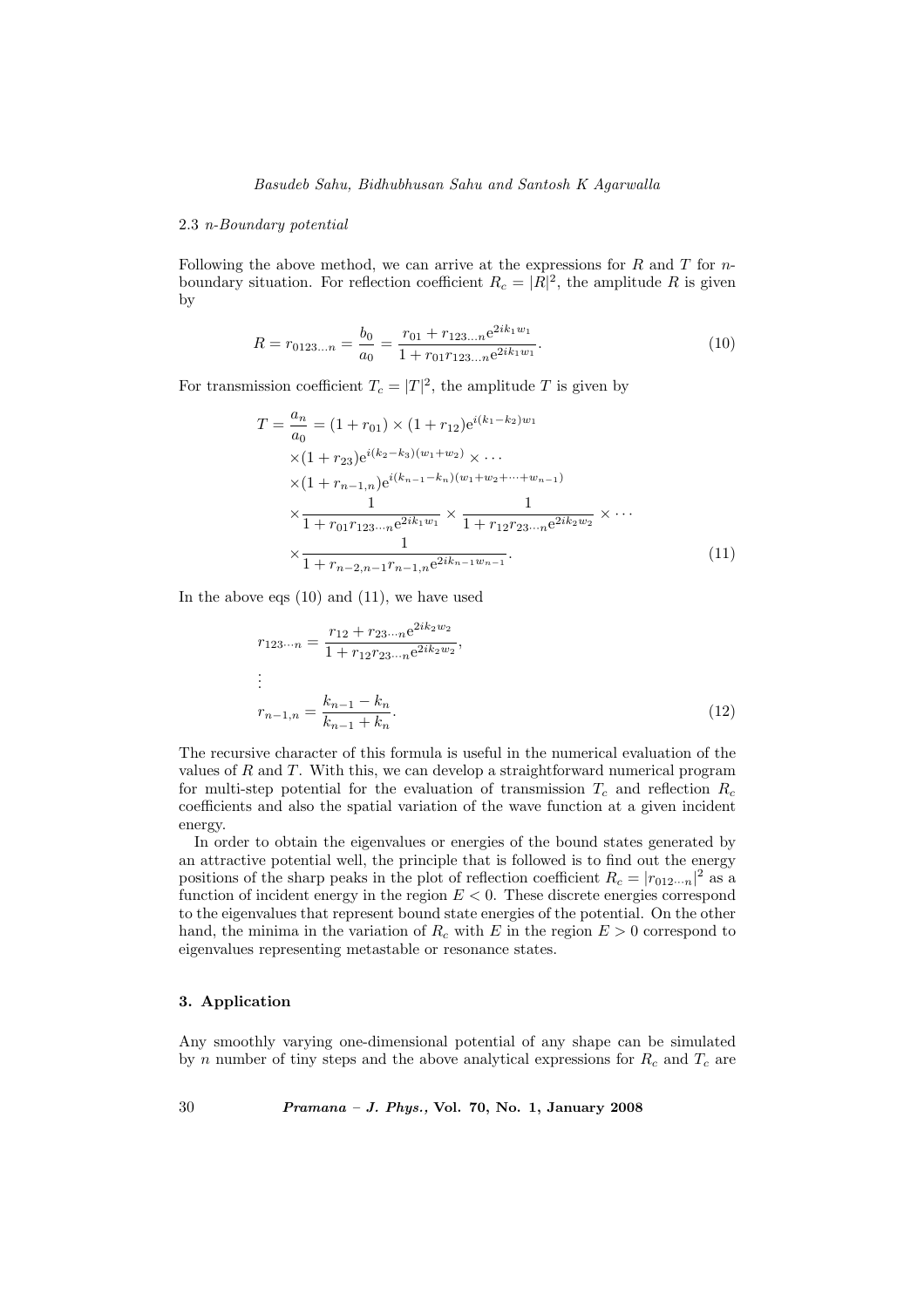suitable for such multi-step potential to calculate the eigenvalues of the smooth potential under consideration. We, in this section, demonstrate the closeness of results of such representative expressions of  $R_c$  and  $T_c$  with the corresponding results of exact expressions in the cases of some analytically soluble potentials. The results of bound and resonance states generated by a potential which cannot be solved analytically are also estimated by our present method for illustration. To ascertain correctness and highlight the advantages, these results are compared with the results obtained by using RK method of solving Schroedinger equation.

#### 3.1 Eckart potential

The Eckart potential is expressed as  $V(x) = -(V_0/\cosh^2 \alpha x)$ , where  $V_0$  and  $\alpha$  stand for depth and slope parameters of the potential, respectively. Such a potential is shown in figure 1 with  $V_0 = 4 \text{ fm}^{-2}$  and  $\alpha = 0.7 \text{ fm}^{-1}$ . The unit of energy here is  $\text{fm}^{-2}$  as we set the mass factor  $2m/\hbar^2 = 1$  while solving the Schroedinger equation. For the purpose of demonstration, we, in figure 1a, show the step potential with width equal to 0.25 fm and compare the same with the Eckart potential shown as dashed curve in this figure. When the size of the step is reduced to 0.05 fm, the corresponding multi-step potential looks smooth and merges with the original potential under consideration as shown in the lower panel of figure 1b. Now for this multi-step potential with reduced step size, we use the analytical formula (10) for the reflection amplitude  $R$  and hence the coefficient  $R_c$  and plot the calculated results of  $R_c$  as a function of energy in the range  $-4 \text{ fm}^{-2} < E < 0$  in figure 2. In this figure, the positions of the peaks correspond to energies for bound states denoted as  $E_{\rm b}^{\rm multistep}$  and they are tabulated in the second column of table 1. As we know, the Eckart potential is exactly solvable [6] and the eigenvalues for bound states are obtained from the analytical expression

$$
E_n = -\frac{\alpha^2}{4} \left\{ -(1+2n) + \sqrt{1 + \frac{4V_0}{\alpha^2}} \right\}^2,
$$
\n(13)

where  $n = 0, 1, 2, \ldots$  With the above specification of the potential parameters, the results of bound states from this formula are estimated and tabulated in the first column of table 1 as  $E_{\rm b}^{\rm exact}$ . As we see, our calculated results  $E_{\rm b}^{\rm multi-step}$  are very close to these results of bound states. This potential can be solved easily for the bound state energies by the RK method. The results obtained by this method are denoted by  $E_b^{\text{RK}}$  and are tabulated in the third column of table 1. By comparison it is seen that these results are also close to the corresponding exact results  $E_{\rm b}^{\rm exact}$ given in the first column. But the results  $E_{\rm b}^{\rm multi-step}$  of the present calculation look closer to the exact results  $E<sub>b</sub><sup>exact</sup>$ .

Further, we can compare the results of  $R_c$  and  $T_c$  as a function of positive energy calculated by our present formulation with those obtained by using exact analytical formula for the above Eckart potential in the repulsive form with a barrier of height of 4 fm<sup>-2</sup>. In our approach, the results of  $R_c$  and  $T_c$  as a function of energy are obtained by using the expressions (10) and (11), respectively. On the other hand, the corresponding results are obtained from the exact formula [7] given by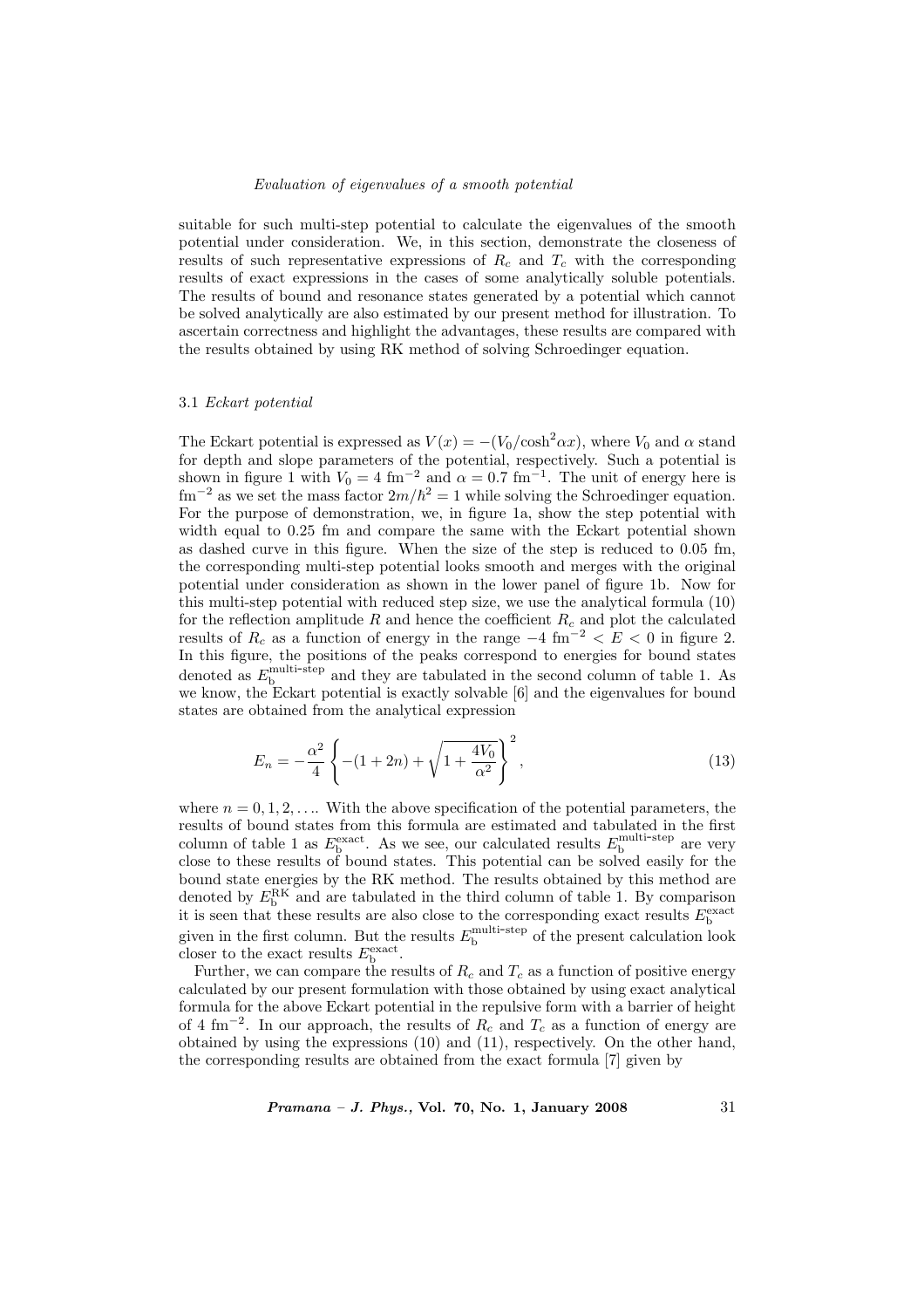Table 1. Energies of bound states of the attractive Eckart potential of depth 4 fm<sup>-2</sup> with parameters  $V_0 = 4$  fm<sup>-2</sup> and  $\alpha = 0.7$  fm<sup>-1</sup>.  $E_{\rm b}^{\rm exact}$ ,  $E_{\rm b}^{\rm multi-step}$  and  $E_{\rm b}^{\rm RK}$  represent results from eq. (13), present multi-step approximation method and Runge-Kutta method, respectively.

| $E_{\rm b}^{\rm exact}$<br>$\left( \text{fm}^{-2} \right)$ | $E_{\rm b}^{\rm multi-step}$<br>$\rm (fm^{-2})$ | $E_{\rm b}^{\rm RK}$<br>$\rm (fm^{-2})$ |
|------------------------------------------------------------|-------------------------------------------------|-----------------------------------------|
| $-2.8237$                                                  | $-2.8229$                                       | $-2.8240$                               |
| $-0.9611$                                                  | $-0.9612$                                       | $-0.9620$                               |
| $-0.0782$                                                  | $-0.0790$                                       | $-0.0800$                               |



**Figure 1.** Variation of Eckart potential  $V(x) = -(V_0/\cosh^2(\alpha x))$  with  $V_0 = 4$  fm<sup>-2</sup> and  $\alpha = 0.7$  fm<sup>-1</sup> as function of distance. (a) Illustration of multi-step potential with step size 0.25 fm as compared to Eckart potential (dashed curve). (b) Same as (a) but with step size 0.05 fm.

$$
R_c = \frac{\cosh^2(\pi B/2)}{\sinh^2(\pi k/\alpha) + \cosh^2(\pi B/2)},\tag{14}
$$

$$
T_c = \frac{\sinh^2(\pi k/\alpha)}{\sinh^2(\pi k/\alpha) + \cosh^2(\pi B/2)},\tag{15}
$$

where  $B =$ p  $\sqrt{(4V_0/\alpha^2) - 1}$  and  $k = \sqrt{ }$ E. In figure 3 (upper panel), we compare our results of  $R_c$  as function of energy with those of exact formula (14) and find that the two curves representing these results merge with each other. Similarly, in the lower panel of the same figure 3, the two curves representing results of  $T_c$  obtained from our calculation and exact formula (15) merge with each other. Thus, we find that there is no difference between our result and that from the exact analytical formula with regard to transmission across the barrier form of Eckart potential.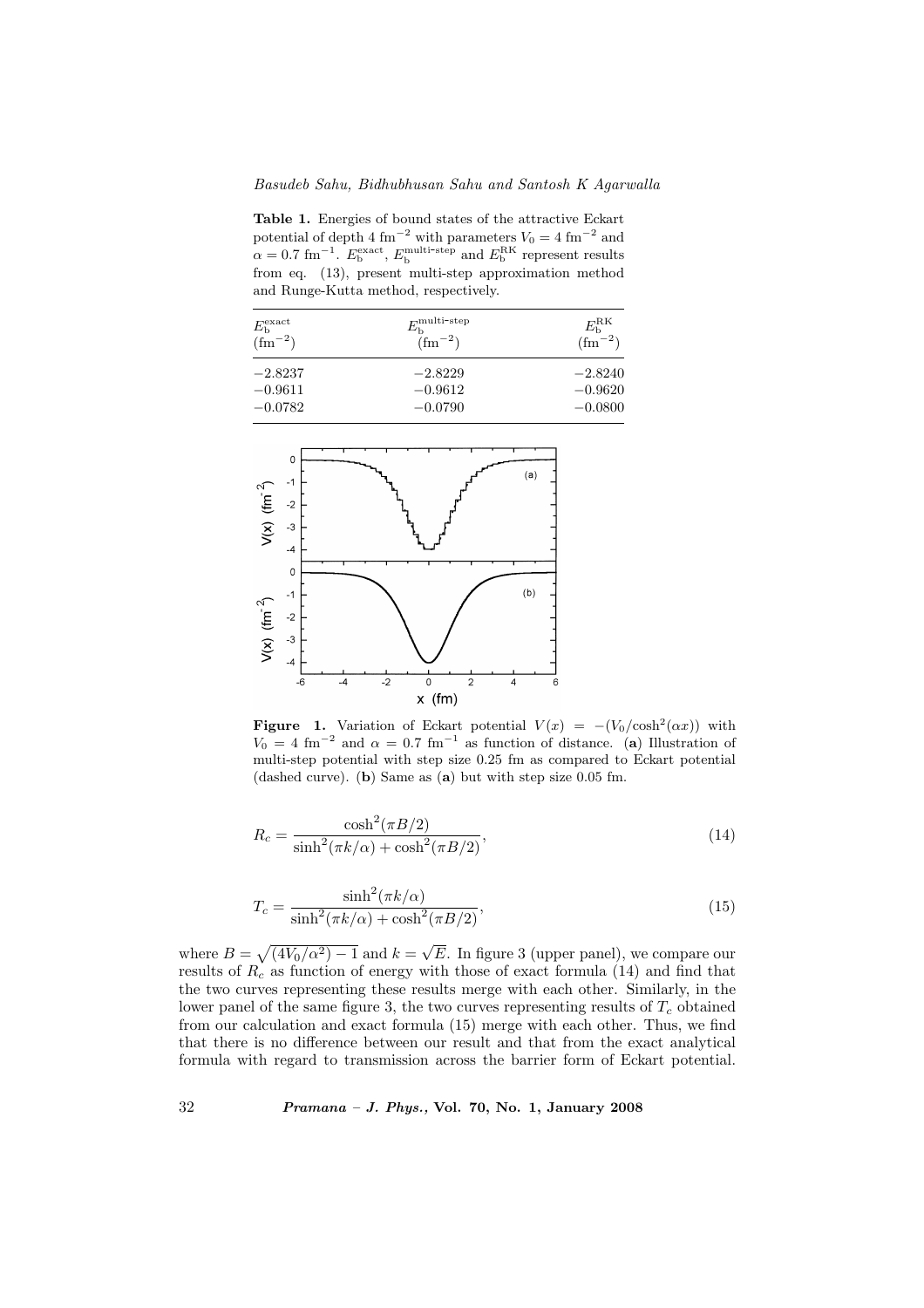Evaluation of eigenvalues of a smooth potential



**Figure 2.** Plot of reflection coefficient  $R_c$  given by (10) as a function of energy for particle in potential shown in figure 1b.



Figure 3. Comparison of reflection  $R_c$  and transmission  $T_c$  coefficients as a function of energy given by expressions (10) and (11), respectively, with the corresponding results obtained from expressions (14) and (15).

This result can be obtained by RK method with proximity. However, the present multi-step approximation method can be judged important because of the fact that it provides alternative analytical expressions for the accurate evaluation of energies of bound and resonance states for the given potential.

#### 3.2 Ginocchio potential

Out of several solvable potential forms found in literature, the potential expressed by Ginocchio [2] in attractive form or the same potential converted to repulsive form by us in [8] finds a special place due to its flexibility to produce potentials of various shapes. It can be solved analytically for its eigenfunctions and eigenvalues. But the gray area about this potential is that in order to ascertain the computed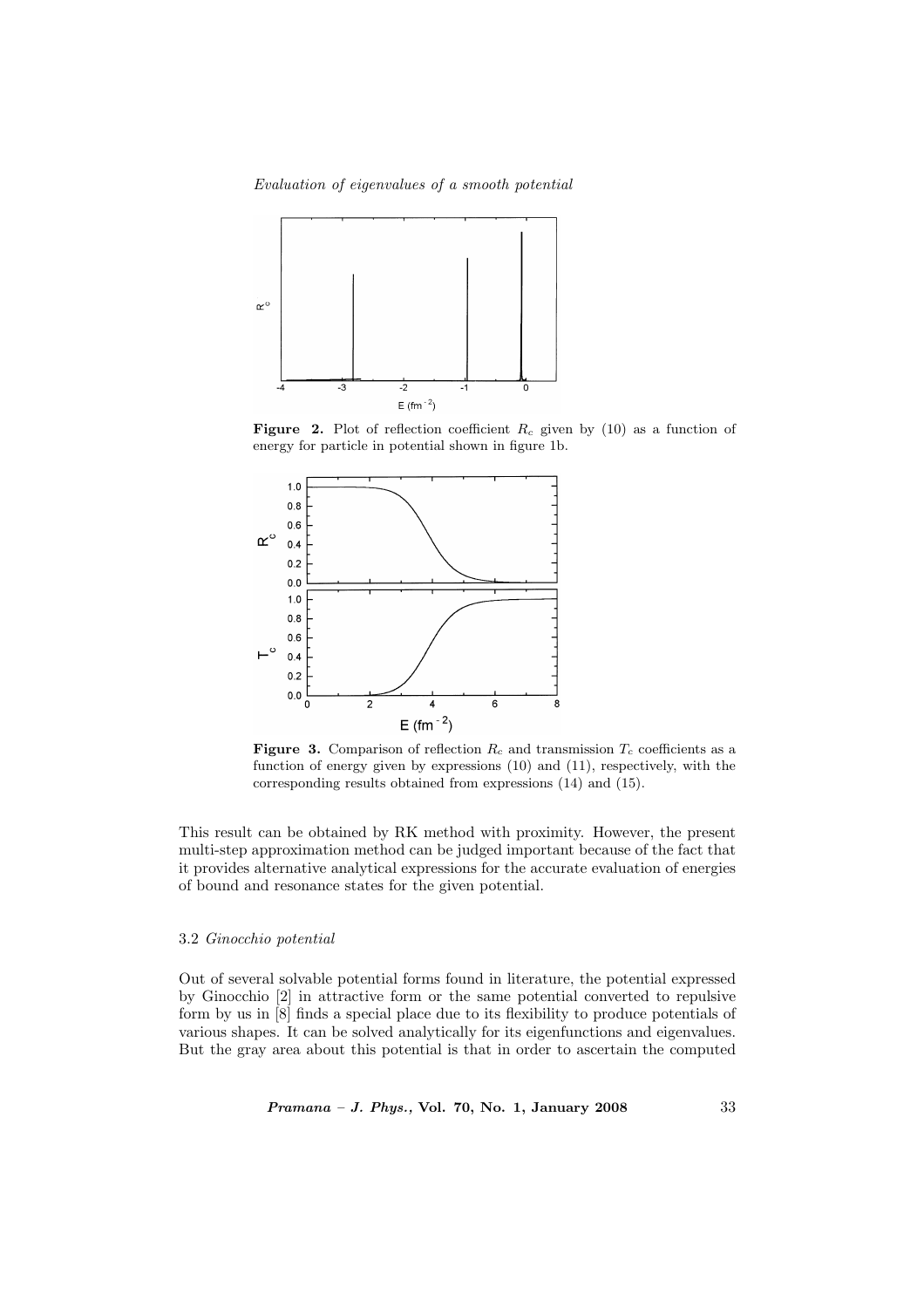#### Basudeb Sahu, Bidhubhusan Sahu and Santosh K Agarwalla

results from complicated analytical formulae, it is not straightforward to solve the corresponding Schroedinger equation by numerical methods, namely the most popular RK method. This is due to the nature of the above potential which cannot be expressed in coordinate space uniformly with equal intervals. As a result of this, one loses confidence in constructing any composite potential by taking different combinations of this form of potential to obtain the corresponding eigenvalues generated by the combined potential by numerical method. We use the present MA method to analyse this potential in one dimension to express the reflection coefficient as a function of energy and obtain the eigenvalues in both attractive and repulsive situations stated above.

The potential in attractive case in one dimension is given by

$$
V(x) = V_0 v(r),\tag{16}
$$

$$
v(r) = -\lambda^2 \nu(\nu + 1)(1 - y^2) + \frac{1 - \lambda^2}{4} [5(1 - \lambda^2)y^4 - (7 - \lambda^2)y^2 + 2](1 - y^2).
$$
 (17)

 $V_0$  is the constant potential in fm<sup>-2</sup> unit and  $r = bx$  is the dimensionless distance variable with  $b = \sqrt{V_0}$ . Here,  $\lambda$  and  $\nu$  are two dimensionless parameters. The parameter  $\nu$  measures the depth of the barrier. But, when the depth at  $x = 0$ denoted by  $V_{0D}$  is fixed it acts as a range parameter and  $V_0$  is expressed accordingly in terms of  $V_{0D}$ ,  $\lambda$  and  $\nu$ . The parameter  $\lambda$  accounts for the flatness of the barrier. The function  $y(r)$  is related to the variable r by

$$
r = \frac{1}{\lambda^2} [\tanh^{-1} y + (\lambda^2 - 1)^{1/2} \tan^{-1} (\lambda^2 - 1)^{1/2} y],
$$
 (18)

for  $\lambda \geq 1$ . With values of the parameters  $\lambda = 4$  and  $\nu = 5$  and depth  $V_{0D} = 8$ fm<sup>−</sup><sup>2</sup> , the potential is shown in figure 4a. The analytical expression for the bound state energies is given by the formula [2]

$$
E_n = V_0 \left\{ -\lambda^2 \left( \nu + \frac{1}{2} \right)^2 - (2 - \lambda^2) \left( n + \frac{1}{2} \right)^2 + (2n + 1) \left[ \lambda^2 \left( \nu + \frac{1}{2} \right)^2 + (1 - \lambda^2) \left( n + \frac{1}{2} \right)^2 \right]^{1/2} \right\},
$$
(19)

with  $n = 0, 1, 2, 3, \ldots$  With the above values of the potential, the results of bound state energies designated as  $E_b^{\text{exact}}$  are tabulated in the first column of table 2.

As in Eckart potential case, the attractive potential shown in figure 4a is simulated by multi-step potentials with very small step size and using the expressions (10) for reflection amplitude giving the corresponding coefficient  $R_c$ , the results of bound states are obtained from the positions of the peaks in the plot of  $R_c$  as a function of energy as shown in figure 5. These results denoted as  $E_{\rm b}^{\rm multi-step}$  are presented in the second column of table 2. A comparative analysis of our results of  $E_{\rm b}^{\rm multi-step}$  with those of  $E_{\rm b}^{\rm exact}$  shows that our results are almost equal to the corresponding results estimated from the analytical formula given above.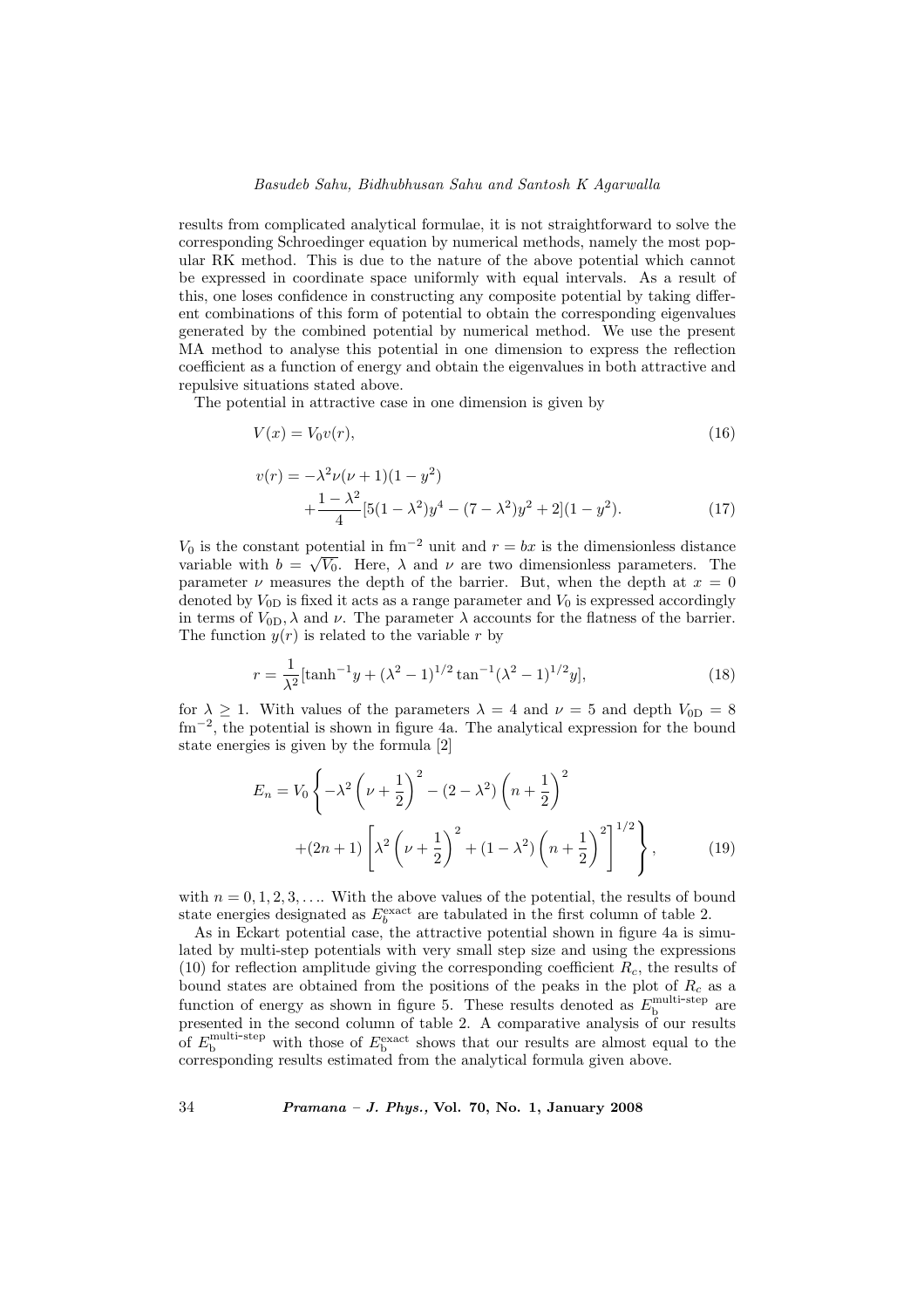**Table 2.** Bound state energies,  $E_b^{\text{exact}}$  and  $E_b^{\text{multi-step}}$ , of the attractive Ginocchio potential of depth 8 fm<sup>-2</sup> with parameters  $\lambda = 4$  and  $\nu = 5$ . Results of resonance state energies,  $E_{nr}^{\text{zero}}$  and  $E_r^{\text{multi-step}}$ , for the same potential in repulsive form with barrier height  $8 \text{ fm}^{-2}$ .

| Bound state                                |                                                    | Resonance state                           |                                              |
|--------------------------------------------|----------------------------------------------------|-------------------------------------------|----------------------------------------------|
| $E_{\rm b}^{\rm exact}$<br>$\rm (fm^{-2})$ | $E_{\rm b}^{\rm multi-step}$<br>$(\text{fm}^{-2})$ | $E_{nr}^{\text{zero}}$<br>$\rm (fm^{-2})$ | $E_r^{\text{multi-step}}$<br>$\rm (fm^{-2})$ |
| $-1.307$                                   | $-1.300$                                           | 8.668                                     | 8.668                                        |
| $-3.137$                                   | $-3.137$                                           | 9.246                                     | 9.246                                        |
| $-4.885$                                   | $-4.885$                                           | 10.403                                    | 10.404                                       |
| $-6.381$                                   | $-6.381$                                           | 12.136                                    | 12.135                                       |
| $-7.525$                                   | $-7.725$                                           | 14.448                                    | 14.449                                       |



Figure 4. (a) Simulation of Ginocchio potential given by (16) with (17) by multi-step potential. Depth of the well is  $V_{0D} = 8 \text{ fm}^{-2}$ . (b) Same as (a) for potential in repulsive form given by (20). The height of the barrier is  $V_{0H} = 8$  $\rm fm^{-2}$ .

The Ginocchio potential given by expression (16) with (17) can be converted to repulsive situation as done in ref. [8] where the function  $v(r)$  is written as

$$
v(r) = \lambda^2 \nu (\nu + 1)(1 - y^2)
$$
  
 
$$
+ \frac{1 - \lambda^2}{4} [5(1 - \lambda^2)y^4 - (7 - \lambda^2)y^2 + 2](1 - y^2).
$$
 (20)

With values of the parameters  $\lambda = 4$  and  $\nu = 5$  and height  $V_{0H} = 8$  fm<sup>-2</sup>, the potential is shown in figure 4b. The analytical expression for transmission coefficient for this potential has been derived by us [8]. The corresponding expression for reflection coefficient can be expressed as  $R_c = |R|^2$  with the reflection amplitude R given by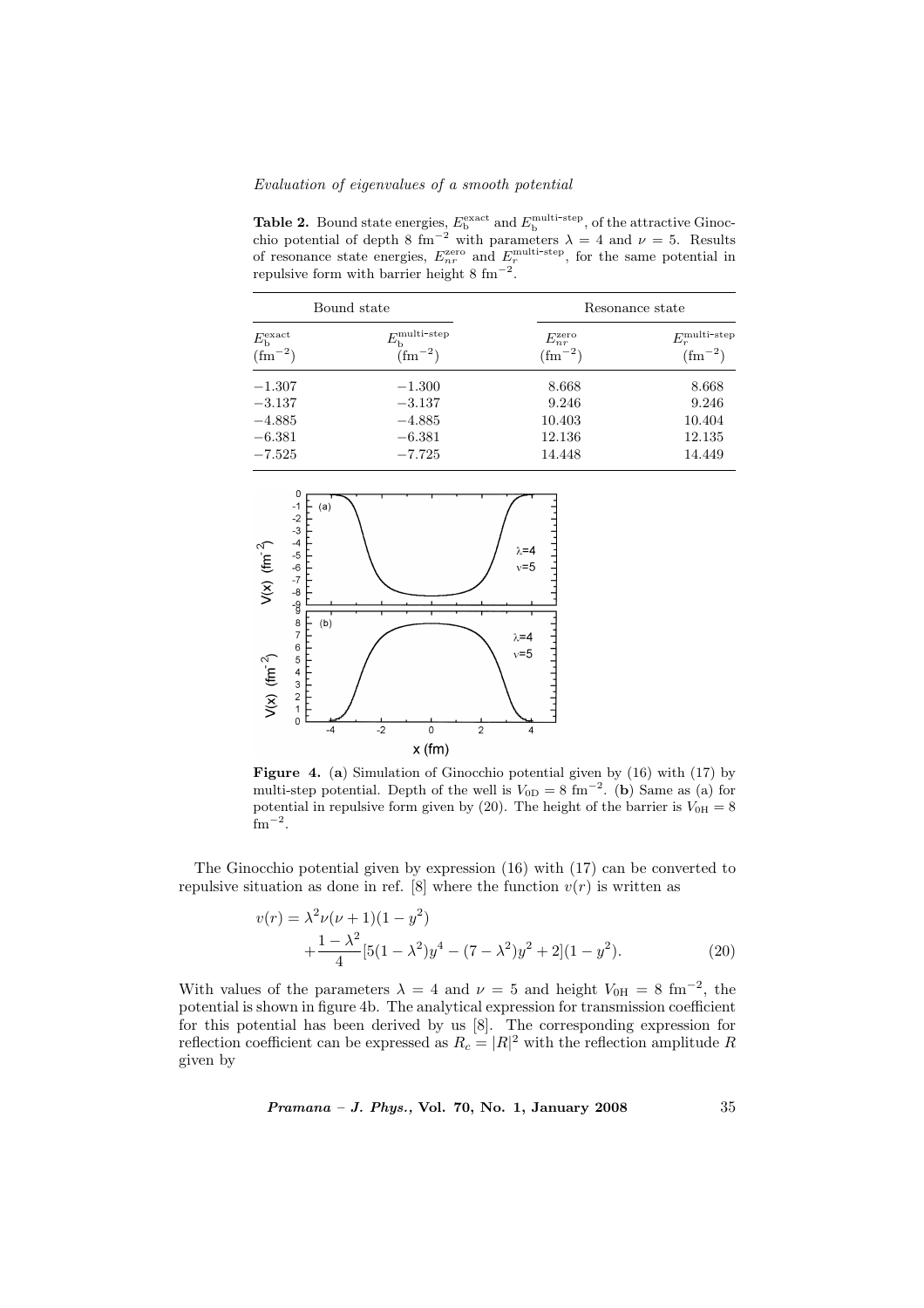Basudeb Sahu, Bidhubhusan Sahu and Santosh K Agarwalla

$$
R = \frac{\Gamma(ik/\lambda^2)\Gamma(1+\bar{\nu} - (ik/\lambda^2))\Gamma(-\bar{\nu} - (ik/\lambda^2))e^{2ikr_1}}{\Gamma(-\bar{\nu})\Gamma(1+\bar{\nu})\Gamma(-ik/\lambda^2)},
$$
\n(21)

where

$$
r_1 = \frac{1}{\lambda^2} \log \lambda - r_0,
$$
  
\n
$$
r_0 = \frac{(\lambda^2 - 1)^{1/2}}{\lambda^2} \tan^{-1} (\lambda^2 - 1)^{1/2},
$$
  
\n
$$
\bar{\nu} = \left\{ \frac{1}{4} - \nu(\nu + 1) + \frac{\lambda^2 - 1}{\lambda^4} k^2 \right\}^{1/2} - \frac{1}{2},
$$
  
\n
$$
k = \sqrt{\frac{E}{V_0}}.
$$

For a given value of  $\lambda \geq 1.4$  with some value of  $\nu$  the potential can sustain resonance states in the energy region above the top of the barrier [8]. These energies are obtained from the zero of  $R$  given by  $(21)$  and is represented by the formula

$$
E_{nr}^{\text{zero}} = V_0 \left(\frac{\lambda^4}{\lambda^2 - 1}\right) \left\{ \left(n + \frac{1}{2}\right)^2 - \left(\frac{1}{4} - \nu^2 - \nu\right) \right\}.
$$
 (22)

For a potential with barrier height  $V_{0H} = 8 \text{ fm}^{-2}$  and values of parameters  $\lambda = 4$ and  $\nu = 5$ , the discrete results of  $E_{nr}^{\text{zero}}$  near the barrier using the above formula are tabulated in the third column of table 2 under the heading 'Resonance state'. These results can also be obtained from the minima of the plot of the coefficient  $R_c = |R|^2$  given by eq. (21) as a function of energy E. These energies situated above the barrier of height 8 fm<sup>−</sup><sup>2</sup> have been named 'above barrier resonances' (ABR) in our earlier calculation [8]. We wish to verify these results now by our present MA method. The multi-step potential approximation is used for the potential shown in figure 4b and the corresponding formula for the reflection amplitude  $R$  given by (10) is computed for the result of  $R_c = |R|^2$  as a function of incident energy E. This is plotted in figure 6 and found to be oscillatory. In the same figure, we have plotted the results of  $R_c = |R|^2$  obtained by using the exact analytical expression (21). As we see, the results of the present calculation completely merge with the analytical results showing no difference at any point of energy. The energy points being denoted as  $E_r^{\text{multi-step}}$  corresponding to minima in this graph are collected and tabulated in the fourth column of table 2. Comparison of the respective results<br>in columns 3 and 4 shows that our results  $E_r^{\text{multi-step}}$  are almost equal to those of  $E_{nr}^{\text{zero}}$  obtained by using the expression (22).

Thus, the present MA method is quite accurate in estimating eigenvalues for the Ginocchio potential in both attractive and repulsive forms. We believe that the success in reproducing exact analytical results achieved here gives one a great relief at a time when the RK approximation method of numerical calculation runs into trouble in analyzing the above important potential in the literature.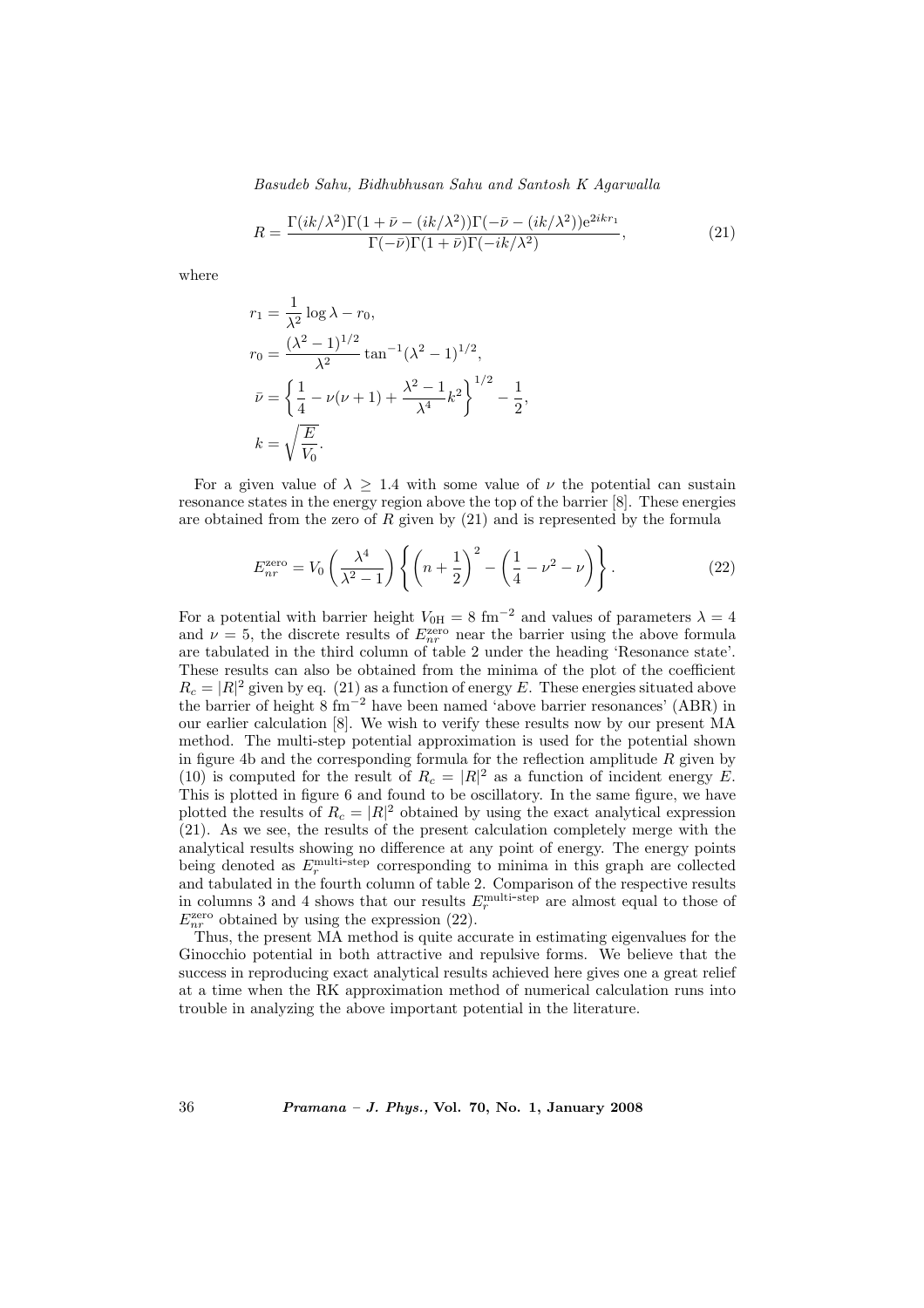

**Figure 5.** Plot of reflection coefficient  $R_c$  given by (10) as a function of energy for particle in potential shown in figure 4a.

# 3.3 Analytically not solvable potential

In view of the remarkable success in reproducing the exact results of eigenvalues in the above two cases of potentials which are exactly solvable, we would like to mention that our present formulation is ready to provide the accurate eigenvalues representing bound, quasi-bound, resonance states etc. in any form of potential whether it is solvable or not. For illustration, we may consider the following potential which is not analytically solvable [9]:

$$
V(x) = \left(\frac{1}{2}x^2 - J\right) \exp(-\lambda x^2). \tag{23}
$$

With values of parameters  $J = 0.55$  eV and  $\lambda = 0.5$ , the potential given by (23) generates an attractive well with two repulsive barriers on either side of the well as shown in figure 7. The value of the parameter  $J$  decides the depth of the well at  $x = 0$ . As seen in figure 7, the depth of the well at the origin is  $-0.55$  eV and the shoulder height of each of the two side barriers is  $0.2 \text{ eV}$ . The quantum particle considered in this potential scattering is an electron. As usual, we simulate the potential by multi-step potential and use the expression (10) to calculate the results of reflection amplitude  $R$  and the corresponding coefficient  $R_c$  as a function of energy ranging from −0.55 eV to energies more than 0.2 eV. This variation of  $R_c$  with energy is shown in figure 8. In the negative energy region  $E < 0$ , we find two sharp peaks at energies −0.09947 eV and −0.3907 eV which represent two bound states. Further, in the same figure 8, in the positive energy region  $E > 0$ , the energies corresponding to the first two pointed minima of  $R_c$  are recorded to be 0.1235 eV and 0.293 eV. The eigenvalue 0.1235 eV being in between  $E = 0$  and 0.2 eV (shoulder height) represents a quasi-bound or metastable state whereas the eigen energy 0.293 eV in the above shoulder region would represent a resonance state. These resonance results are verified and found correct by using RK method of numerical analysis. However, in this RK method, there is difficulty in finding the bound states inside the well due to presence of thick barrier on either side of it. This difficulty is overcome in our method when we consider the part of the potential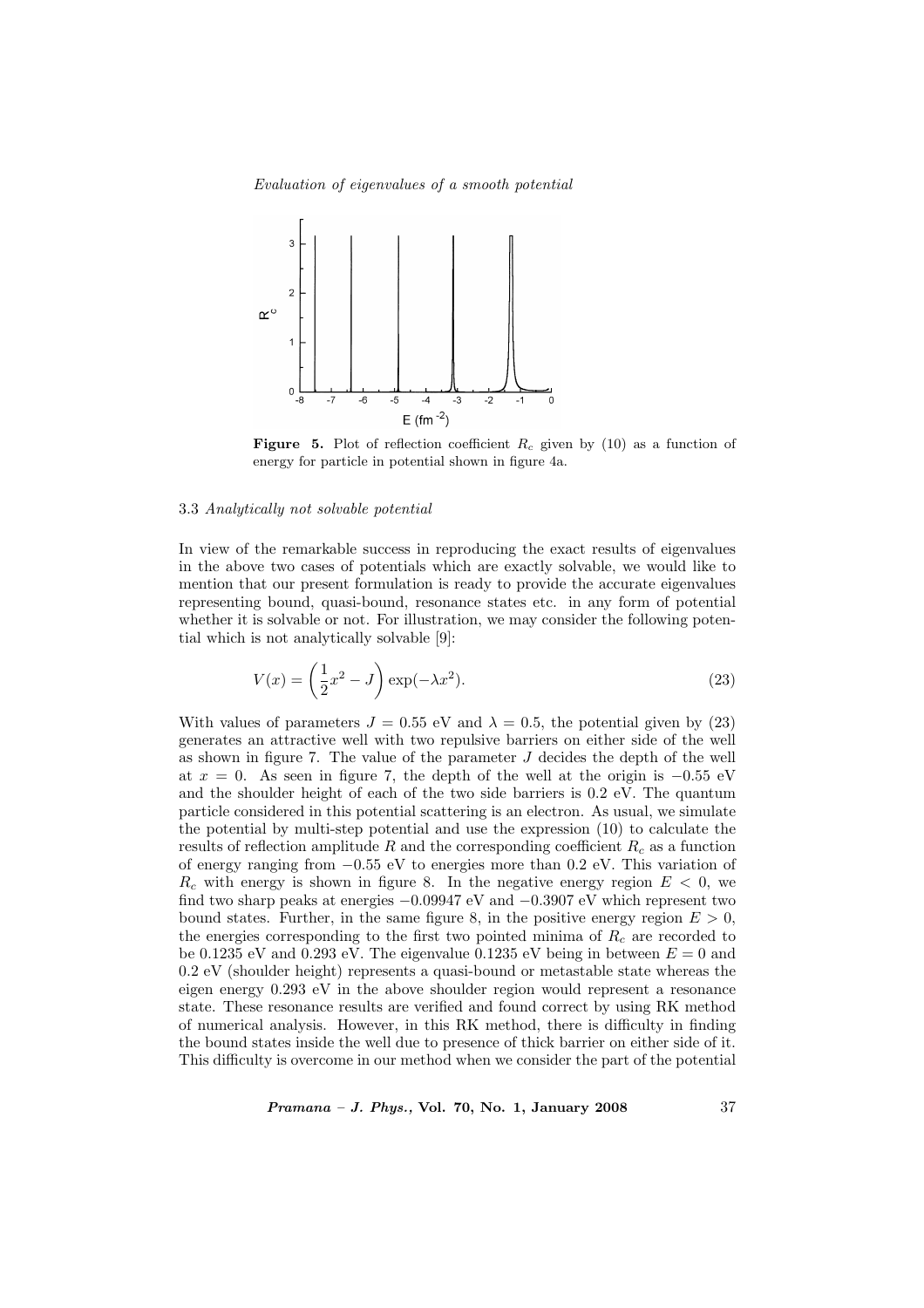Basudeb Sahu, Bidhubhusan Sahu and Santosh K Agarwalla



**Figure 6.** Comparison of reflection coefficient  $R_c$  as a function of energy given by expression (10) with the corresponding results obtained by using analytical expression given by (21) for the particle in potential shown in figure 4b.



Figure 7. Plot of potential given by  $(23)$  as a function of distance with values of parameter  $J = 0.55$  eV and  $\lambda = 0.5$ . The full potential is shown as dashed curve where the part covering the well region is marked by solid curve.

covering the well region only for the estimate of bound state. This reduced size of the potential is shown by a full curve in figure 7 where the tail parts on either side shown as dashed lines are not considered while estimating bound states. Such truncation of potential is not admissible in the case of RK method due to the fact that it would generate extra peak structure not representing real bound states but echoes.

#### 4. Summary and conclusion

Analytical expressions for reflection  $(R)$  and transmission  $(T)$  amplitudes for a potential in one dimension consisting of multiple rectangular wells and barriers are derived. These expressions are generalized to give the results for n-boundary potential. Any smooth potential in one-dimensional spatial variation can be simulated or approximated by a potential consisting of  $n$  number of tiny step potentials of infinitesimally small widths. The above generalized expressions of  $R$  and  $T$  for the